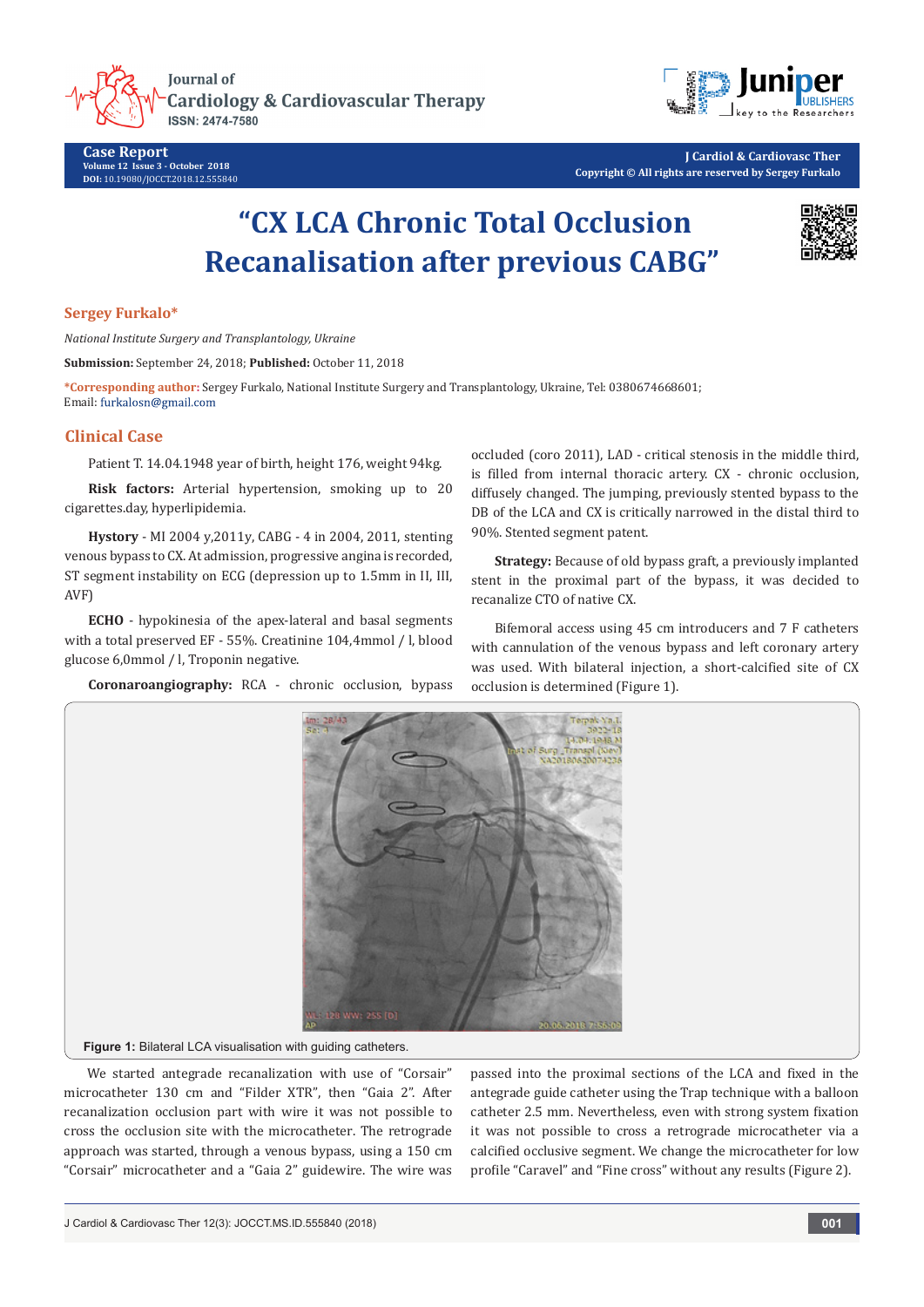

**Figure 2:** Antegrade and retrograde LCX recanalisation attempt with microcatheters.



**Figure 3:** Succesful CX retrograde recanalisation with Guidezilla & Corsair.

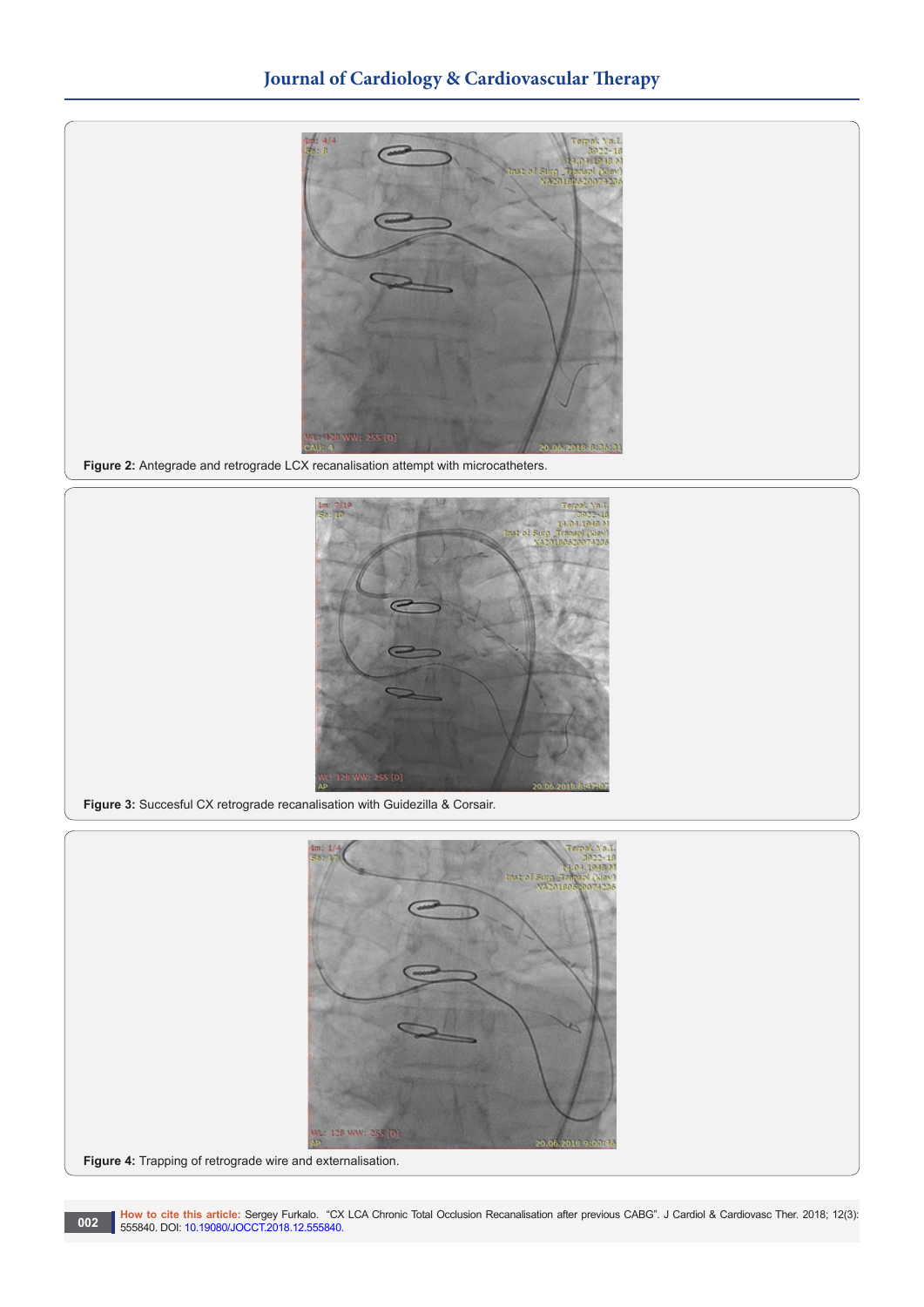# **Journal of Cardiology & Cardiovascular Therapy**

The next step after the removal of the retrograde instruments it was used "Guidezilla" 6F guide catheter extension, dilatation with the 1.5 "Trek" balloon catheter (Figure 3), and after that retrograde microcatheter could cross CTO site and was fixed into an antegrade guide and an externalization procedure was

performed using the RG 3 guidewire (Figure 4). Further, after balloon angioplasty with a balloon catheter of 2.5 mm, an attempt was made to implant the stent in the CX, but in view of the calcified site, the stents could be implanted only with the use of the "Guidezilla" 6F catheter extension in antegrade fashion.



After the stenting of the CX with 2x stent "Xience" flow was completely restored (Figure 5). At control coronaroangiography the competitive blood flow in the distal artery through a stenotic venous bypass still existed. We refrained from bypass embolisation in view of its «jumping character» and the fear of occlusion of the blood flow to the DB of the LCA.

The patient's condition was stabilized, ECG changes were released, discharged for 3 days.

## **Used Material**

- **a. Guidewires**: "BMW"- 2, "Filder XTR" 2, "Gaia 2" 2, "RG3" – 1
- **b. Guiding catheters:** "Launcher" 7F 2
- **c. Microcatheters:** "Finecross" 150cm 1, "Corsair" 130,150 – 2, "Caravel" 150 cm – 1
- **d. Balloons** 1,5; 2,0;2,5,3,0 (NC)
- **e. Guide catheter extention**: "Guidezilla" 6F 1
- **f. Stents:** "Xience Expedition" 2
- **g. Contast media**  400ml
- **h. Air kerma** 2.1 Gy

### **Conclusion**

a. In case of old diseased venous bypass in patients after CABG CTO recanalization of native arteries recommended.

b. One should be prepared for the fact that the occlusal segment of the artery after CABG is often calcified, and it requires considerable effort and material for its recanalization.

c. The venous bypass can be successfully used for retrograde recanalization, IVUS examination can assess the state of the bypass and the presence/absence of thrombotic masses, a potential source of distal embolization of the bypassed artery.

d. The issue of postoperative embolization of venous bypass as a source of competitive blood flow remains at the doctor's discretion.